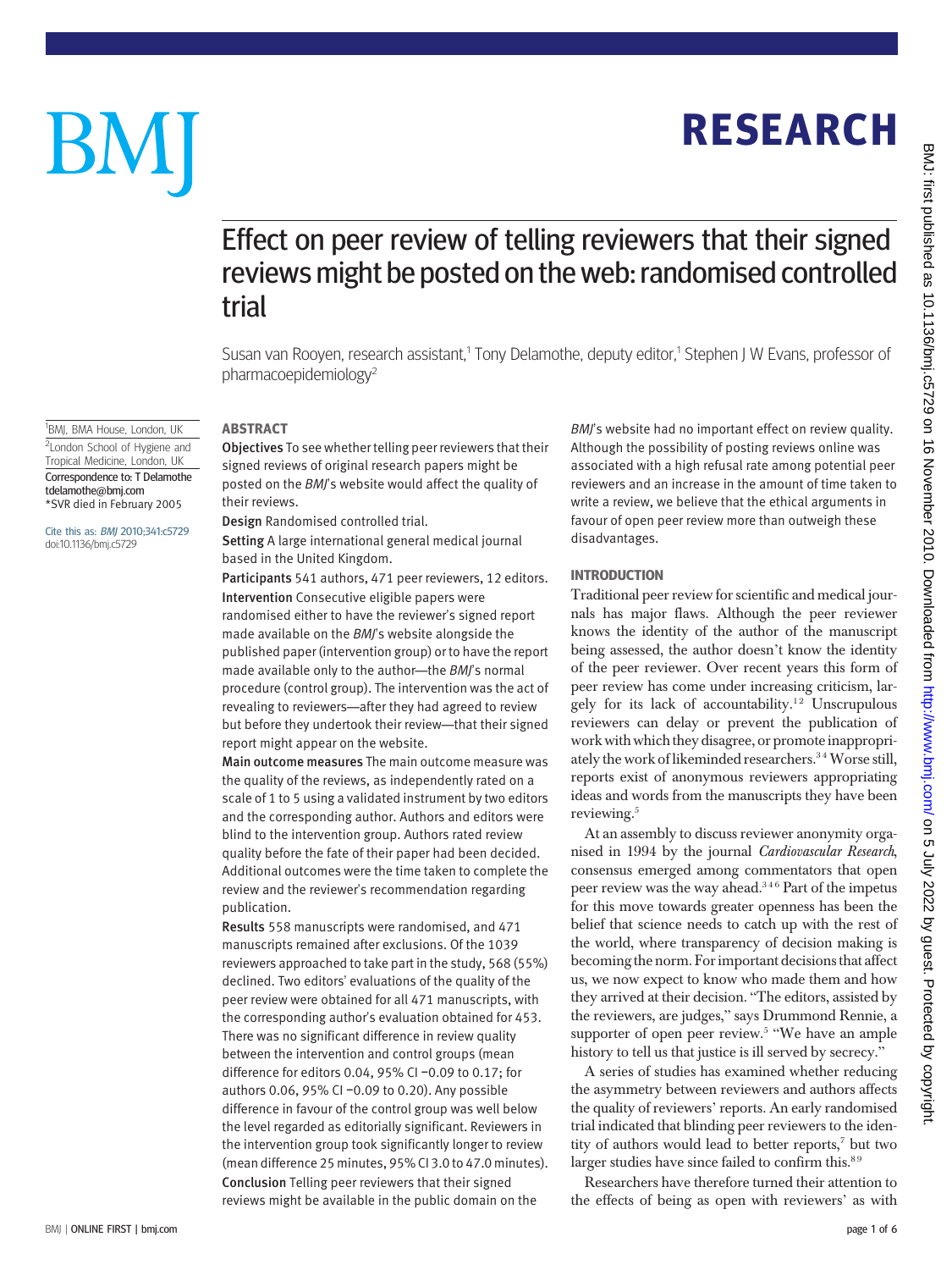| manuscripts            |                      |                     |  |  |  |  |
|------------------------|----------------------|---------------------|--|--|--|--|
|                        | Intervention (n (%)) | Control $(n$ $(\%)$ |  |  |  |  |
| All reviewers declined | 23(58)               | 31 (66)             |  |  |  |  |
| Author did not consent | 9(23)                | 8(17)               |  |  |  |  |
| Not eligible           | 5(13)                | 2(4)                |  |  |  |  |
| Review too late        | 2(5)                 | 5(11)               |  |  |  |  |
| Other                  | 1(3)                 | 1(2)                |  |  |  |  |
| <b>Total</b>           | 40 (100)             | 47 (100)            |  |  |  |  |

Table 1 | Reasons for post-randomisation exclusion of

authors' identities. The BMJ has embarked on a series of randomised controlled trials testing the effects of incremental increases in openness on the quality of peer reviewers' reports. In previous studies we found that although revealing the identity of the reviewer to a co-reviewer had a small, editorially insignificant but statistically significant beneficial effect on the quality of the review,<sup>8</sup> revealing the identity of the reviewer to the author had no significant effect.<sup>10</sup>

No trials have been published on the effect of peer reviewers being told that their review will be available to readers. Although some journals now share reviewers' identities with authors, as far as we can tell the only publisher to reveal them to readers is BioMed Central. A recently reported survey found only three of 56 journals had what was described as open peer review.<sup>11</sup>

Although the peer review process has changed and reviewers for some journals have become used to more openness, evidence about the effect of opening review further is still required. Trust in the processes of science is still relevant, and reluctance remains, at least in some areas of medical research, to fully open up peer review.12 13 This study marks the third step in the sequence of trials at the BMJ. We set out to investigate the effects of reviewers' foreknowledge that their signed



Randomisation and analysis of eligible manuscripts

review might be shared not just with co-reviewers and authors, but also with any interested reader.

#### **METHODS**

This study was designed to determine whether reviewers who knew that their signed reviews might be posted on the *BMI*'s website would produce reports whose quality differed from those of reviewers who knew the reports would be shared only with authors.

During the study, the journal followed its usual practice of seeking external peer review only for the minority of manuscripts that editors regard as having a reasonable chance of acceptance. Consecutive research manuscripts chosen by editors for external review between November 1999 and July 2000 were eligible for inclusion. Four potential reviewers of the paper's clinical content were selected by one of the BMJ's 12 editors, after which simple randomisation of manuscripts into either the intervention or the control group was performed using a random number generator. Details of the study were sent to the corresponding author, who was asked to consent to the inclusion of their paper in the study.

The first of the editors' four potential reviewers was contacted with details of the study, including the title and author of the paper, and asked whether he or she was willing to review the paper. At this point, no information was given about the study arm into which the paper had been allocated. If the first reviewer declined, the next was contacted, continuing until a consenting reviewer was found. If none of the four potential reviewers consented, the paper was excluded.

Allocation was revealed when the full paper was sent to the peer reviewer. The intervention was therefore the act of revealing to reviewers that their signed report might appear on the BMJ's website. Reviewers in both groups were also sent a questionnaire asking for their recommendation regarding publication and the time taken to review. Questionnaire responses were not shared with the authors.

The responsible editor was asked to assess the quality of the review on a Likert scale of 1 to 5 by using a validated review quality instrument (ROI).<sup>14</sup> A second editor, selected from the other 11 editors using a random number generator, also independently assessed the quality of the review. Editors were blinded throughout to the group allocation. The author was sent a copy of the review, told that a decision on the manuscript had not yet been reached, and asked to assess the quality of the review using the same instrument.

A mean total score was calculated from the seven questions on the RQI. The primary outcome measure was editors' scores calculated as the mean for the two editors. The secondary outcome was the reported time taken to review.

According to previous research, the standard deviation in quality scores is about  $1.2$ .<sup>8 10 14</sup> On this basis, the minimum difference between study groups regarded as editorially significant was a difference of 0.4 (10% of the maximum possible difference for a Likert scale of 1 to 5). With  $\alpha$ =0.05 and  $\beta$ =0.1, 190 manuscripts in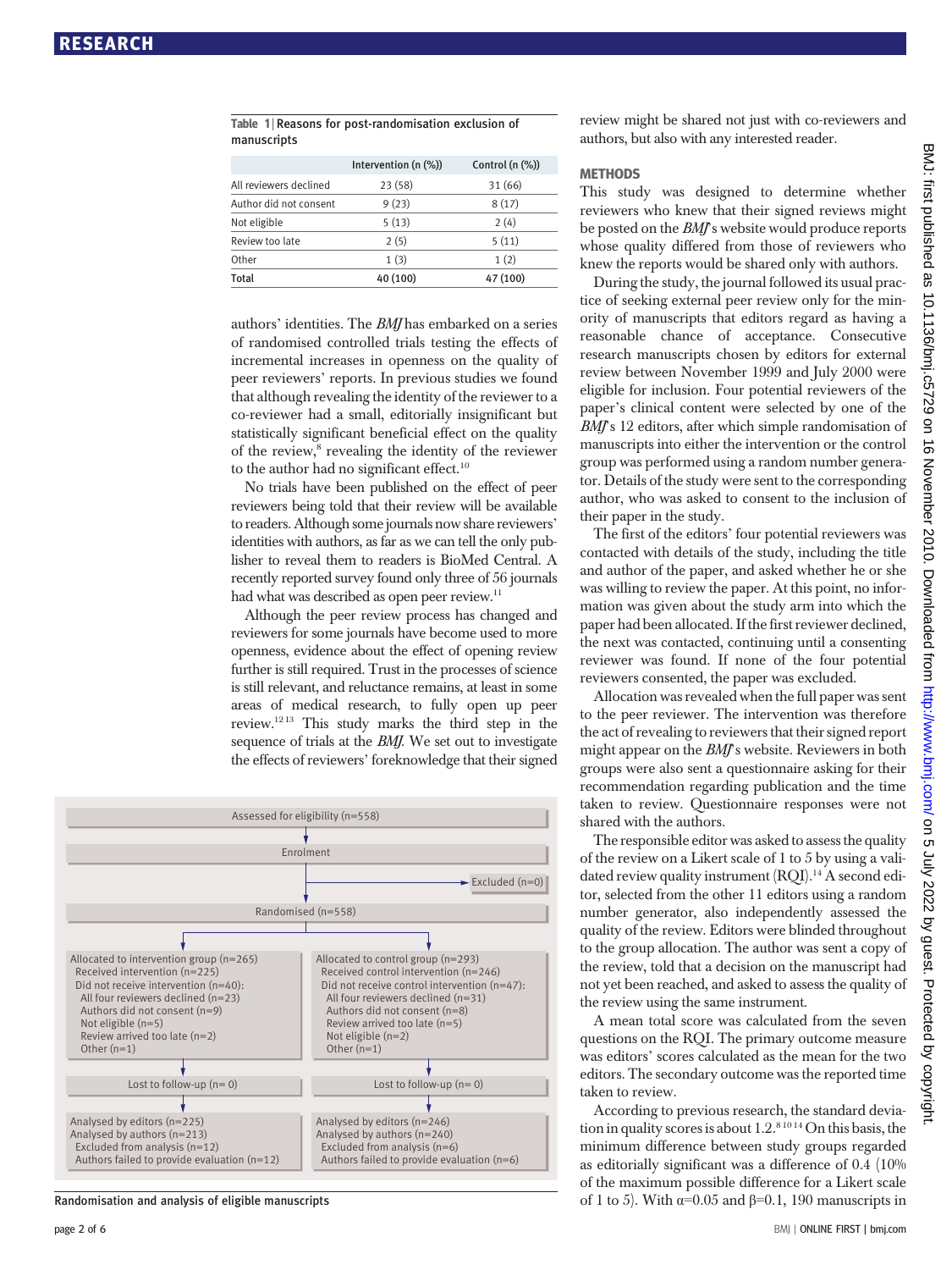Table 2 | Number of reviewers invited before a reviewer willing to participate in the study was found

|              | Intervention   |                 |                           |                | Control         |                        |  |
|--------------|----------------|-----------------|---------------------------|----------------|-----------------|------------------------|--|
|              | Invited<br>(n) | Accepted<br>(n) | Acceptance rate<br>$(\%)$ | Invited<br>(n) | Accepted<br>(n) | Acceptance rate<br>(%) |  |
| One          | 248            | 125             | 50                        | 277            | 138             | 50                     |  |
| Two          | 123            | 45              | 37                        | 139            | 52              | 37                     |  |
| Three        | 78             | 39              | 50                        | 87             | 39              | 45                     |  |
| Four         | 39             | 16              | 41                        | 48             | 17              | 35                     |  |
| <b>Total</b> | 488            | 225             | 46                        | 551            | 246             | 45                     |  |

These figures comprise papers included in the study (225 in the intervention group and 246 in the control group) and papers that were excluded because of failure to find a reviewer (23 in the intervention group and 31 in the control group).

> each group were required. Recruitment went beyond this number to allow for exclusions and non-return of evaluations.

> When accepted papers in the intervention group were ultimately published, the reviewer's signed comments were posted on the BMJ's website alongside the relevant paper. In addition, we posted the manuscript as originally received, our editorial committee's comments (if any), our statistician's comments (if any), and the author's explanation of how he or she had changed their original manuscript in the light of these comments. These constituted the paper's entire "prepublication history." For rejected papers, no documentation was posted on the website.

> Comparisons of outcome measures were made using  $\chi^2$  tests and paired and unpaired Student's t tests. Tests for interaction were done using analysis of variance. Agreement between editors was assessed using weighted κ statistics. Subgroup analysis used stratification by ultimate acceptance or rejection, and reviewer recommendation of acceptance or rejection. Data collection and analysis were performed using Microsoft Access, Microsoft Excel, and Stata statistical software (version 11).

#### RESULTS

#### Recruitment and randomisation

All 558 eligible manuscripts were randomised to either the intervention group (n=265) or the control group (n=293; figure). A total of 87 manuscripts (40 in the intervention group and 47 in the control group) were excluded after randomisation (table 1). The most

|  |  |  |  |  |  |  |  | Table 3 Reasons for first reviewers declining to provide a review |  |
|--|--|--|--|--|--|--|--|-------------------------------------------------------------------|--|
|--|--|--|--|--|--|--|--|-------------------------------------------------------------------|--|

|                         | Papers included<br>in the study $(n$ $(\%)$ | Papers excluded after four attempts<br>to find a reviewer (n (%)) |
|-------------------------|---------------------------------------------|-------------------------------------------------------------------|
| Too busy                | 93(45)                                      | 21(39)                                                            |
| No reply                | 58 (28)                                     | 16(30)                                                            |
| Not in reviewer's field | 16(8)                                       | 7(13)                                                             |
| Conflict of interest    | 16(8)                                       | 1(2)                                                              |
| Other                   | 25(12)                                      | 9(17)                                                             |
| Total                   | 208 (100)                                   | 54 (100)                                                          |

These figures comprise papers included in the study (225 in the intervention group and 246 in the control group) and papers that were excluded because of failure to find a reviewer (23 in the intervention group and 31 in the control group). "Other" category includes nine papers in the study and five excluded papers where the reviewer did not give a reason for declining.

common reason for exclusion was the failure of any of the four selected reviewers invited to agree to review the manuscript. The outcomes of the requests for participation made to potential reviewers of the 525 papers remaining after exclusions (other than a failure to identify a reviewer after four attempts) are given in table 2. Altogether, 1039 reviewers were approached and 471 (45%) agreed to participate (225 in the intervention group and 246 in the control group). Reasons why first reviewers declined are given in table 3. No reviewers who had agreed to participate subsequently declined after the group allocation had been revealed.

Evaluations were received from two editors for all 471 manuscripts included in the study and from the corresponding author for 453 (96%) papers (213 in the intervention group and 240 in the control group). Sixteen (3%) reviewers did not make a recommendation regarding publication, and 15 (3%) did not say how long the review took.

#### Acceptance

Allocation to the intervention group had no significant effect on the likelihood that reviewers would recommend acceptance (135/219 (62%) v 136/237 (57%); difference  $4\%$ ,  $95\%$  CI  $-5\%$  to  $13\%$  or that the paper would ultimately be accepted for publication  $(50/225 (22\%) v$ 67/246 (27%); difference −5%, 95% CI −13% to 3%).

#### Effect of intervention on review quality

Forewarning reviewers that their signed reviews might be published alongside the paper (the intervention) had no discernible effect on the overall quality of their reviews (table 4).

## Difference between editors' and authors' evaluations of review quality

Authors gave lower scores to reviews than editors, but the difference between the mean scores, 0.26, was less than 0.4, the minimum difference regarded as editorially significant. The 95% confidence interval (0.19 to 0.34) also excluded a difference of 0.4, although it was highly statistically significant. When the reviewer recommended rejection (although this was not revealed to the author), the author and editor had markedly different assessments of quality, with authors scoring reviews on average 0.6 (95% CI 0.48 to 0.72) points lower than editors (P<0.0001). These authoreditor differences were consistent between the intervention and control groups.

### Effect of intervention on time taken to write review

Reviewers in the intervention group took on average 25 minutes longer over their review than reviewers in the control group (182 minutes (SD 135.2)  $v$  157 (SD 101.9) minutes; table 4). Reviewers in the intervention group took significantly longer than controls over reports on papers eventually accepted(41 minutes, 95% CI 2.0to 78.7), but the difference was smaller and non-significant for papers that they recommended accepting (22 minutes, 95% CI −7.5 to 52.2); that is, those for which reviews would more likely be posted online.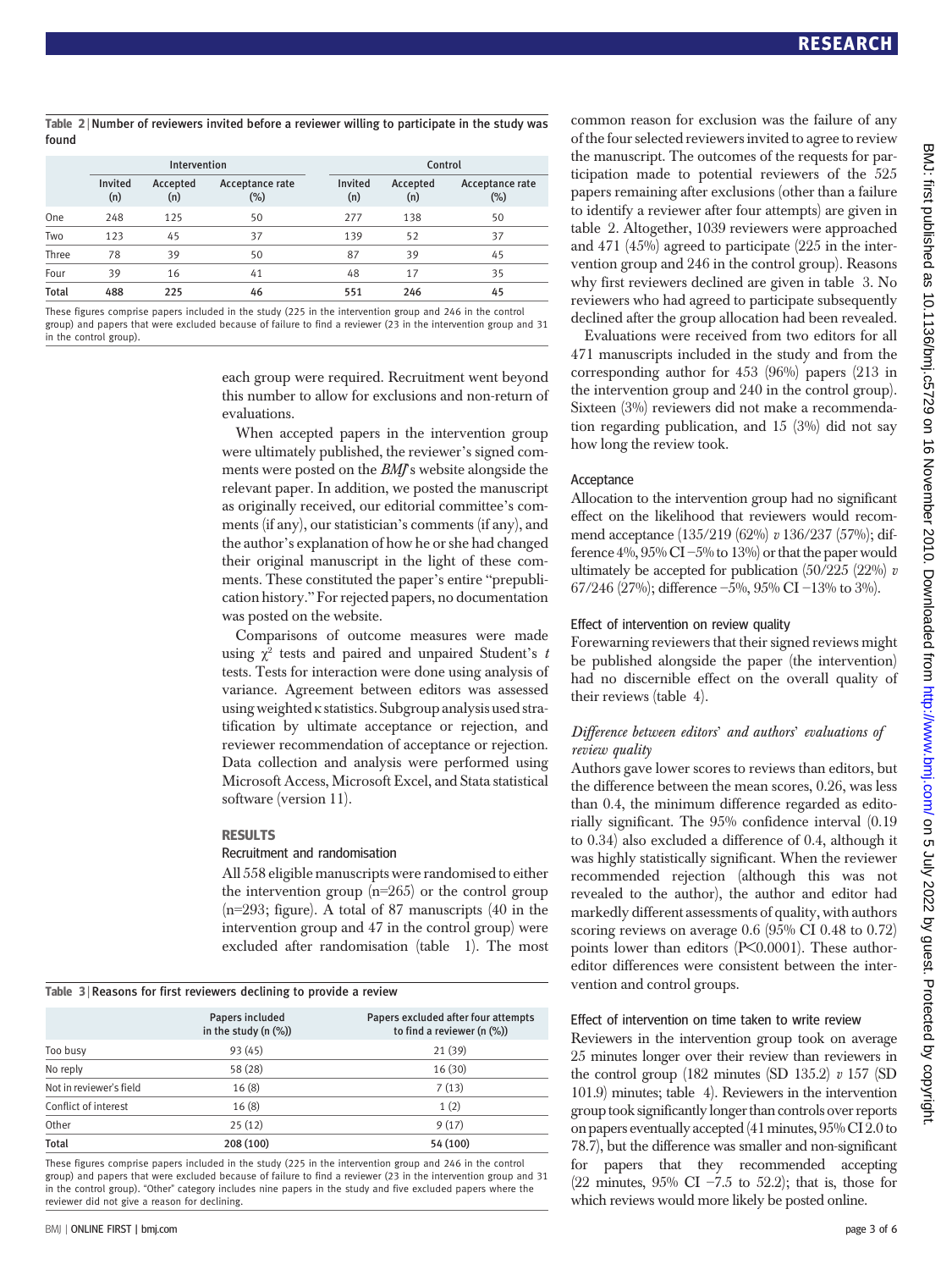Table 4 <sup>|</sup> Effect on review quality and time taken to review of forewarning reviewers that their signed reviews might be published online

|                                                             | Intervention (mean<br>(SD) | Control (mean<br>(SD) | Difference (95% CI)           |
|-------------------------------------------------------------|----------------------------|-----------------------|-------------------------------|
| Total                                                       |                            |                       |                               |
| Editors' assessment (mean total score)                      | 3.40 (0.73)                | 3.36(0.69)            | $0.04 (-0.09 to 0.17)$        |
| n                                                           | 225                        | 246                   |                               |
| Authors' assessment (mean total score)                      | 3.16 (0.77)                | 3.10(0.80)            | $0.06$ (-0.09 to 0.20)        |
| n                                                           | 213                        | 240                   |                               |
| Reviewers' time taken (minutes)                             | 182 (135.2)                | 157 (101.9)           | 25* (3.0 to 47.0)             |
| n                                                           | 219                        | 237                   |                               |
| Accepted papers†                                            |                            |                       |                               |
| Editors' assessment (mean total score)                      | 3.50 (0.66)                | 3.21(0.77)            | $0.29*$ (0.02 to 0.55)        |
| n                                                           | 50                         | 67                    |                               |
| Authors' assessment (mean total score)                      | 3.33 (0.71)                | 3.36(0.74)            | $0.03$ (-0.29 to 0.25)        |
| n                                                           | 49                         | 67                    |                               |
| Reviewers' time taken (minutes)                             | 169 (115.9)                | 128 (78.2)            | 41* (2.0 to 78.7)             |
| n                                                           | 49                         | 63                    |                               |
| <b>Rejected papers</b>                                      |                            |                       |                               |
| Editors' assessment (mean total score)                      | 3.37 (0.74)                | 3.42(0.65)            | $-0.05$ ( $-0.19$ to $0.10$ ) |
| n                                                           | 175                        | 179                   |                               |
| Authors' assessment (mean total score)                      | 3.11(0.77)                 | 3.00(0.81)            | 0.11 (-0.06 to 0.27)          |
| n                                                           | 164                        | 173                   |                               |
| Reviewers' time taken (minutes)                             | 186 (140.3)                | 168 (107.5)           | 18 (-8.3 to 44.8)             |
| n                                                           | 170                        | 174                   |                               |
| Papers recommended by reviewers for acceptance <sup>+</sup> |                            |                       |                               |
| Editors' assessment (mean total score)                      | 3.44 (0.73)                | 3.34 (0.72)           | $0.10$ (-0.07 to 0.27)        |
| n                                                           | 135                        | 136                   |                               |
| Authors' assessment (mean total score)                      | 3.39(0.66)                 | 3.38(0.70)            | $0.01$ (-0.15 to 0.18)        |
| n                                                           | 126                        | 133                   |                               |
| Reviewers' time taken (minutes)                             | 186 (134.2)                | 164 (114.9)           | 22 (-7.6 to 52.2)             |
| n                                                           | 135                        | 136                   |                               |
| Papers recommended by reviewers for rejection <sup>+</sup>  |                            |                       |                               |
| Editors' assessment (mean total score)                      | 3.32 (0.74)                | 3.38(0.65)            | $-0.06 (-0.27 to 0.14)$       |
| n                                                           | 83                         | 101                   |                               |
| Authors' assessment (mean total score)                      | 2.81(0.78)                 | 2.72(0.75)            | $0.09$ (-0.14 to 0.32)        |
| n                                                           | 80                         | 98                    |                               |
| Reviewers' time taken (minutes)                             | 166 (114.4)                | 148 (80.7)            | 18 (-10.8 to 48.1)            |
| n                                                           | 83                         | 101                   |                               |
| یم مادمطنیت مم میرمط نممر املام میبرد                       |                            |                       |                               |

18 reviews did not have an author's evaluation.

\*P<0.05.

†Two papers returned to author for revision are included.

‡Indicates response given in questionnaire.

#### Published on the website

Of the 115 papers formally accepted for publication, 50 were in the intervention group. The entire prepublication history (as defined in the Methods section) of 32 of these papers has been published on the BMJ's website alongside the accepted paper (see web table A).

#### **DISCUSSION**

Warning peer reviewers that their signed reports might be published on the BMJ's website alongside the accepted paper did not noticeably affect the quality of reports compared with those obtained under the journal's usual procedure. Editors' and authors' assessments of quality were very similar, except for reviews of papers where reviewers had recommended rejection. As a previous study has found, authors rate such reviews of lower quality.<sup>15</sup>

Although their reviews were not rated as higher quality, peer reviewers in the intervention group overall took significantly longer to assess manuscripts than did reviewers in the control group. These reviewers might have been expected to spend notably more time, and give higher quality reports, on papers that they were recommending for acceptance because their reviews were more likely to be shared with the world. However, any differences were relatively small.

#### Comparison with other studies

Two previous studies at the *BMJ* have come up with similar findings to those of this study: opening up the process of peer review neither greatly improved the quality of the reviewers' reports nor, reassuringly, made it worse.<sup>8 10</sup> Another study of the quality of signed and unsigned reviews found a statistically, but not editorially, significant improvement in the quality of signed versus unsigned reviews.<sup>16</sup>

#### Strengths and limitations of study

In this study we randomised all eligible papers and used a validated instrument to assess review quality.<sup>14</sup> One possible explanation for our failure to find differences between the intervention and control groups could have been poor sensitivity of the RQI. However, the instrument has successfully detected differences in review quality in several randomised studies.  $8\,10\,16\,17$ 

The rate of refusal of reviewers to participate in the study was high at 55%. All eligible papers were entered into the study, so there was no way of calculating a background refusal rate over the course of the study. However, we know from our previous studies of peer review that more reviewers say they would refuse to take part in a trial of a hypothetical intervention than actually refuse when the intervention is formally introduced.

In this study, the relatively high rate of reviewers' refusal to participate and the failure of the intervention to produce better reports begs the question of whether, as in ordinary clinical trials, participants differ from those not in the trial. Our intervention could be seen as having two stages, with the first, and arguably the most important, being the selection of reviewers who were happy for their signed reports to be published. Only these individuals could be randomised, so this selection process may itself have picked out reviewers who would provide more careful reports. Informing this subset of potential reviewers that their review would be published online with the paper might have had much less effect on the quality of reviews than it might for reviewers in general. If the policy were to be adopted by a journal, it might mean that the pool of reviewers would be reduced.

Reviewers who knew that their report might be posted online spent longer on the task than those in the control group, so adopting open peer review might result in the process feeling even more arduous to reviewers than it currently does. This is a concern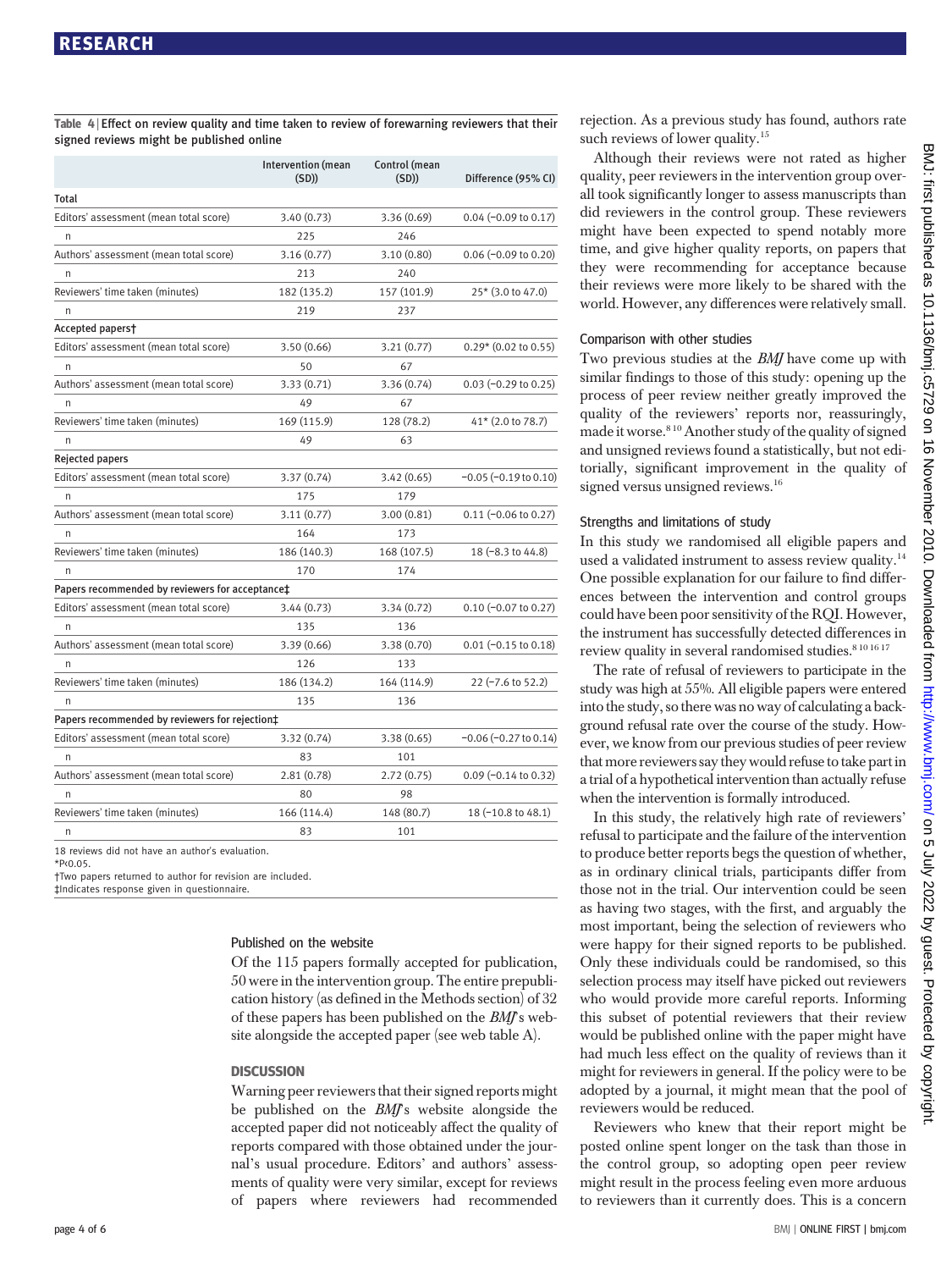# WHAT IS ALREADY KNOWN ON THIS TOPIC

Openness and transparency are areas of concern in medical research, especially involving medicines

Secrecy and lack of accountability are serious flaws of traditional peer review, but most scientific journals are reluctant to address these concerns

Revealing the identity of a reviewer to a co-reviewer or to the author of the reviewed paper does not adversely affect the quality of a review

# WHAT THIS STUDY ADDS

Telling peer reviewers that their signed review might appear online alongside the published paper does not affect the quality of their review

Reviewers who know that their signed review might appear online alongside the published paper take significantly longer to complete their review

Reviewers, although not authors, are reluctant to participate in an experiment of very open peer review

> because willing reviewers are already the scarcest component in the peer review process.

> Disclosure of a reviewer's identity has, however, brought substantial benefits. Posting the entire prepublication history of accepted papers on the journal's website has turned our practice of peer review from what was traditionally a "black box" into a transparent process. Potential authors can see exactly what the BMJ means by peer review and can make an informed decision about whether our version adds enough value to justify sending their papers to us. Posting reviewers' signed comments alongside the accepted paper means that reviewers can now receive full credit for their contribution to science.

> Opponents of open peer review cite two main concerns. The first is that open peer review may provide less critical, and therefore less useful, reports. Although our validated instrument to measure quality doesn't include "criticality" as one of its dimensions, during the validation process we found good correlation between the instrument's scores and editors' overall assessment of review quality.14 In this study, as in previous studies, reviewers in the intervention group were not significantly more likely to recommend acceptance. 8 10

> The second concern relates to the possible negative effects of open peer review on relationships among individuals working in the same field. In response to such fears, the *BMI* set up a system of adverse event reporting that used a "yellow card," which was routinely sent out with papers for review. Reviewers and authors were informed of the existence of this system of reporting and were asked to use the yellow card to notify the editor, in confidence, of any adverse events occurring as a direct result of our policy of open peer review. In nearly five years of the system's operation, only one adverse event was reported, and this event did not occur in the context of any of our studies. One factor that may have militated against this problem is that potential reviewers in general medicine come from a very wide pool, so internecine battles are less likely than in smaller research communities.

A third, subsidiary, concern relates to the extra time required to do carefully constructed reviews suitable for wide scrutiny. The question is whether the benefits of open peer review are sufficient to outweigh this price of extra time and the associated reluctance of some reviewers to participate.

#### Conclusions and policy implications

The results of our study suggest that extending open peer review to include sharing reviewers' signed reports with the world at large is feasible at a large medical journal and does not adversely affect the quality of these reports, nor does it improve it by any notable amount. It may, however, reduce the number of willing reviewers and increase the time taken to review.

The *BMJ* is committed to opening up its peer review process, providing that it can achieve this without damaging quality. We believe that the ethical arguments in favour of open peer review outweigh any practical concerns.

We would like to see similar studies undertaken at other large journals to establish the generalisability of our results. We would also urge smaller and more specialist journals to consider doing similar studies to ascertain whether our findings are applicable in fields other than general medicine.

This paper has been severely delayed by the sad death of the first author, Susan van Rooven. Because members of the **BMI's** editorial staff conducted this research, assessment and peer review were carried out entirely by external advisers. No member of **BMJ** staff was involved in making the decision on the paper. The researchers would like to acknowledge the following people whose help was invaluable during this study: Lisa Bero, for suggesting the study and producing a draft protocol; the members of the research steering group— Richard Smith, Nick Black, Fiona Godlee, Sandra Goldbeck-Wood, and Liz Crossan—for involvement in the conception and design of the study; Richard Smith, then editor of the BMJ, for making it possible to carry out this study in the **BMJ** offices, for his participation in evaluating reviews, his comments regarding the preparation of the manuscript, and for heading up the **BMJ's** research steering group; Maureen Phayer and Daniel Berhane, for their invaluable technical assistance in posting articles' prepublication history on the website; Sue Minns and Marita Batten, manuscript administrators; Anna Vassilieva, for administrative assistance in data collection and management; **BMJ** editors-Kamran Abbasi, Douglas Carnall, Sandra Goldbeck-Wood, Trish Groves, Christopher Martyn, Tessa Richards, Roger Robinson, Jane Smith, Tony Smith, Alison Tonks, and Gavin Yamey—for evaluating reviews; the authors who allowed us to use their papers and evaluated the reviews; and all the BMJ reviewers who allowed themselves to be research subjects.

Contributors: SvR was involved in the conception and design of the study; data collection, analysis, and interpretation; day-to-day management of the study; writing the paper; and discussing core ideas, and was a member of the research steering group. TD was involved in the conception and design of the study; interpretation of data; writing the paper; and discussing core ideas, and is the guarantor. SJWE gave statistical advice, was involved in the analysis of the data, and assisted in the writing of the paper.

Funding: SvR was employed by the BMJ as research assistant. The other costs of the study were met by the BMJ.

Competing interests: All authors have completed the Unified Competing Interest form at www.icmje.org/coi\_disclosure.pdf (available on request from the corresponding author) and declare: no support from any organisation for the submitted work; TD is employed by the BMJ as deputy editor and the journal is interested in the outcome of this research; no other relationships or activities that could appear to have influenced the submitted work.

Data sharing: The main dataset, in Stata format, and a short Stata programme to reproduce some of the analyses are available from SJWE (stephen.evans[at] lshtm.ac.uk). The data could be converted to other formats if required. Because of the death of SvR, the data dictionary is not available.